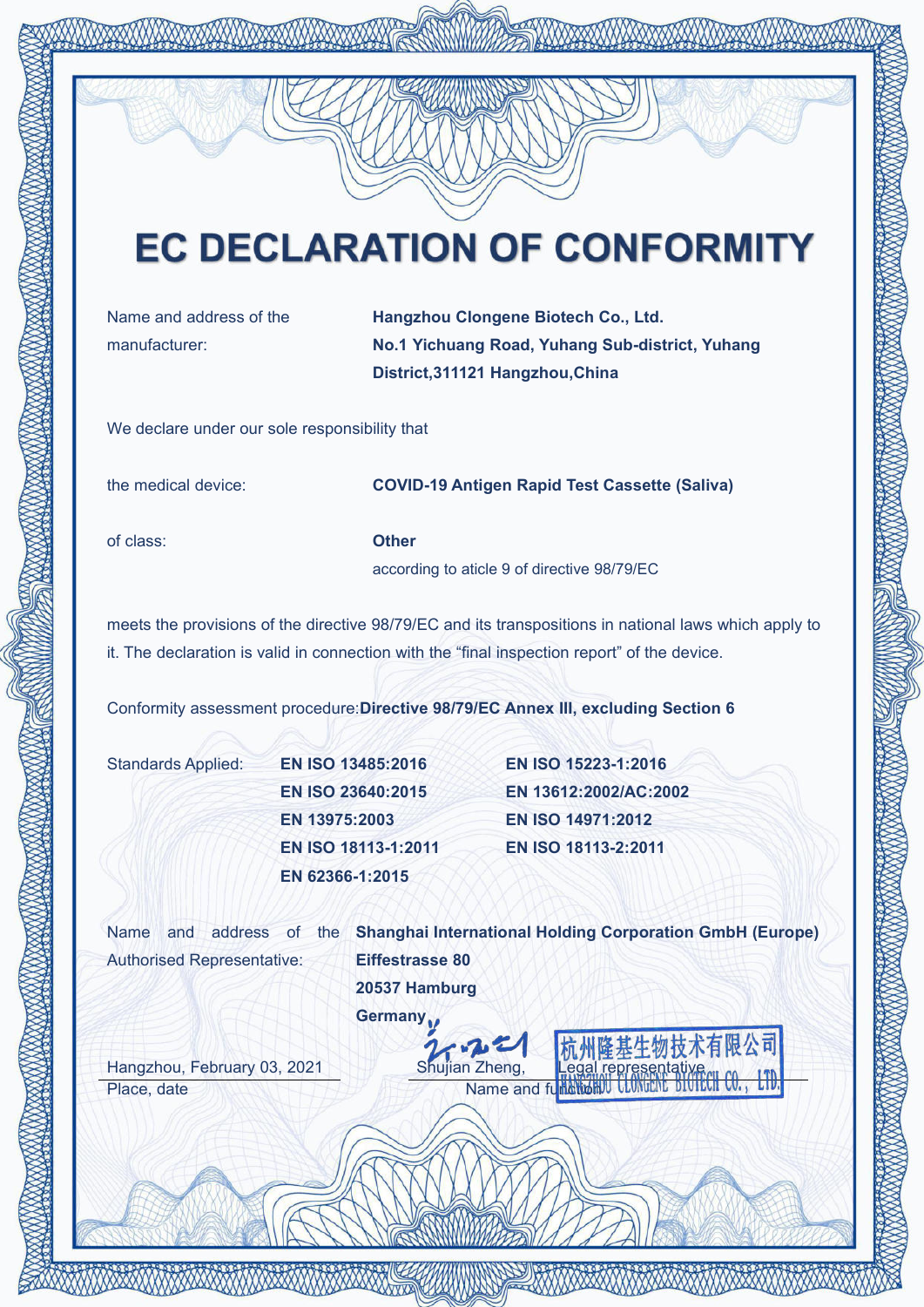## **Allgemeine Anzeigepflicht nach §§ 25 und 30 Abs. 2 MPG General Obligation to Notify pursuant to §§ 25 and 30 (2) Medical Devices Act, MPG**

## **Formblatt für In-vitro-Diagnostika / Form for In Vitro Diagnostic Medical Devices**

| Zuständige Behörde / Competent authority                                                               |                                                                                                                                            |  |  |
|--------------------------------------------------------------------------------------------------------|--------------------------------------------------------------------------------------------------------------------------------------------|--|--|
| Code<br><b>DE/CA05</b>                                                                                 |                                                                                                                                            |  |  |
| Bezeichnung / Name<br>Behörde für Justiz und Verbraucherschutz, Referat V43                            |                                                                                                                                            |  |  |
| Staat / State<br><b>Deutschland</b>                                                                    | Land / Federal state<br><b>Hamburg</b>                                                                                                     |  |  |
| Ort / City<br><b>Hamburg</b>                                                                           | Postleitzahl / Postal code<br>20310                                                                                                        |  |  |
| Straße, Haus-Nr. / Street, house no.<br><b>Postfach 30 28 22</b>                                       |                                                                                                                                            |  |  |
| Telefon / Phone<br>+49-40-428280                                                                       | Telefax / Fax<br>+49-40-427310017                                                                                                          |  |  |
| E-Mail / E-mail<br>medizinprodukte@justiz.hamburg.de                                                   |                                                                                                                                            |  |  |
|                                                                                                        |                                                                                                                                            |  |  |
| <b>Anzeige / Notification</b>                                                                          |                                                                                                                                            |  |  |
| Registrierdatum bei der zuständigen Behörde<br>Registration date at competent authority<br>03.02.2021  | Registriernummer / Registration number<br>DE/CA05/IvD-238321-1721-00                                                                       |  |  |
| Typ der Anzeige / Notification type                                                                    |                                                                                                                                            |  |  |
| Erstanzeige / Initial notification                                                                     |                                                                                                                                            |  |  |
| Änderungsanzeige / Notification of change                                                              |                                                                                                                                            |  |  |
| Widerrufsanzeige / Notification of withdrawal                                                          |                                                                                                                                            |  |  |
|                                                                                                        | Frühere Registriernummer bei Änderungs- und Widerrufsanzeige<br>Previous registration number if notification has been changed or withdrawn |  |  |
|                                                                                                        | Anzeigender nach § 25 MPG / Reporter pursuant to § 25 Medical Devices Act, MPG                                                             |  |  |
| Hersteller / Manufacturer                                                                              |                                                                                                                                            |  |  |
| Bevollmächtigter / Authorised Representative                                                           |                                                                                                                                            |  |  |
| Einführer / Importer                                                                                   |                                                                                                                                            |  |  |
| Verantwortlicher für das Zusammensetzen von Systemen oder Behandlungseinheiten nach § 10 Abs. 1 und 2  |                                                                                                                                            |  |  |
| MPG \ Assembler of systems or procedure packs pursuant to $\S$ 10 (1) and (2) Medical Devices Act, MPG |                                                                                                                                            |  |  |
|                                                                                                        | Betrieb oder Einrichtung (aufbereiten) nach § 25 Abs. 1 MPG i. V. m. § 4 Abs. 2 MPBetreibV                                                 |  |  |
|                                                                                                        | Institution (processing) pursuant to § 25 (1) Medical Devices Act, MPG in connection with § 4 (2) MPBetreibV                               |  |  |
| Betrieb oder Einrichtung (sterilisieren) nach § 25 Abs. 2 i. V. m. § 10 Abs. 3 MPG                     |                                                                                                                                            |  |  |
| Institution (sterilizing) pursuant to § 25 (2) in connection with § 10 (3) Medical Devices Act, MPG    |                                                                                                                                            |  |  |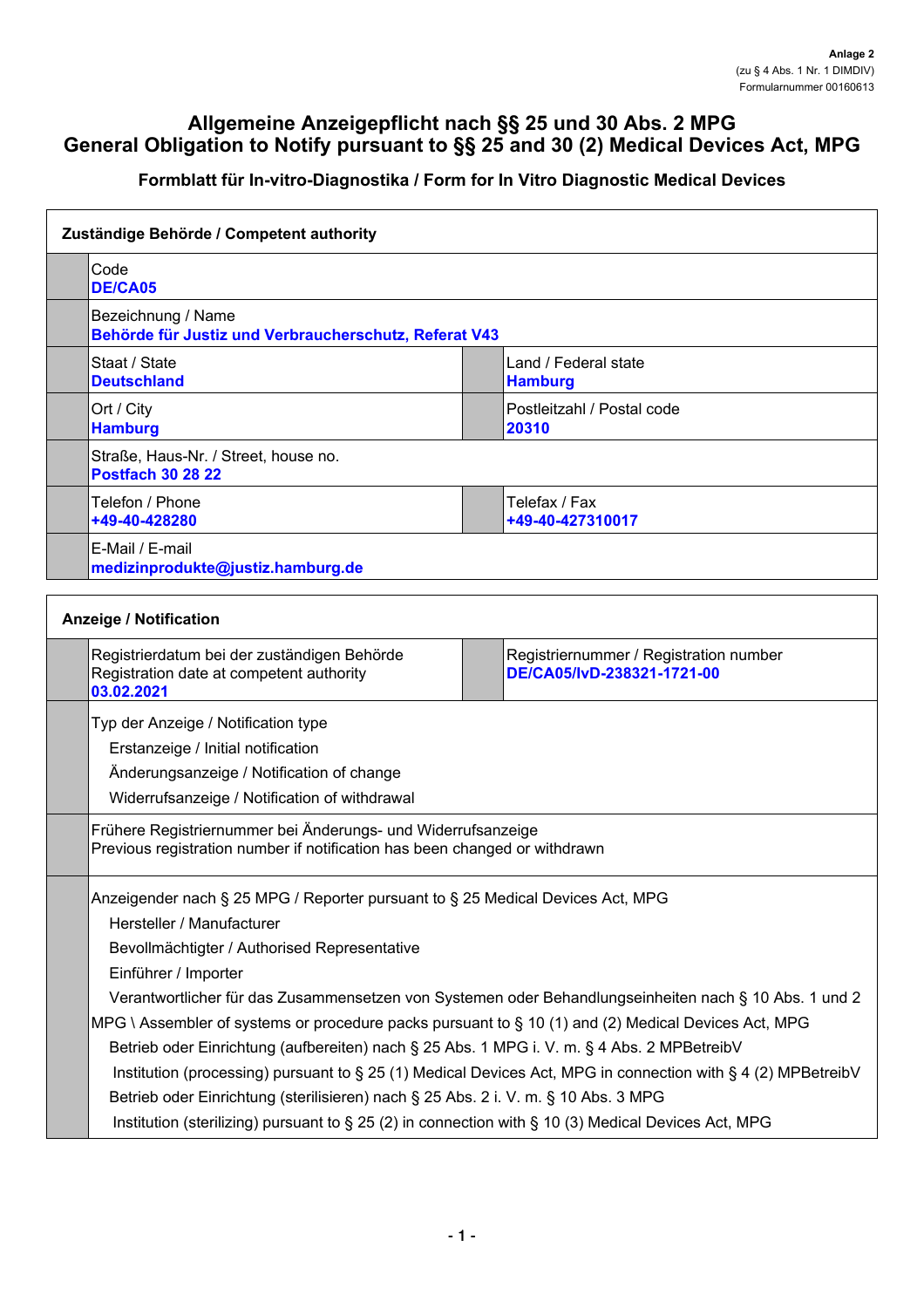h

| Anzeigender / Reporting organisation (person)                                                                                                           |                                                                 |                                        |  |  |
|---------------------------------------------------------------------------------------------------------------------------------------------------------|-----------------------------------------------------------------|----------------------------------------|--|--|
| Code<br>DE/0000040627                                                                                                                                   |                                                                 |                                        |  |  |
| Bezeichnung / Name                                                                                                                                      | <b>Shanghai International Holding Corporation GmbH (Europe)</b> |                                        |  |  |
| Staat / State<br><b>Deutschland</b>                                                                                                                     |                                                                 | Land / Federal state<br><b>Hamburg</b> |  |  |
| Ort / City<br><b>Hamburg</b>                                                                                                                            |                                                                 | Postleitzahl / Postal code<br>20537    |  |  |
| Straße, Haus-Nr. / Street, house no.<br><b>Eiffestrasse 80</b>                                                                                          |                                                                 |                                        |  |  |
| Telefon / Phone<br>+49-40-2513175                                                                                                                       |                                                                 | Telefax / Fax<br>+49-40-255726         |  |  |
| E-Mail / E-mail<br>shholding@hotmail.com                                                                                                                |                                                                 |                                        |  |  |
| <b>Hersteller / Manufacturer</b>                                                                                                                        |                                                                 |                                        |  |  |
| Bezeichnung / Name<br>Hangzhou Clongene Biotech Co., Ltd.                                                                                               |                                                                 |                                        |  |  |
| Staat / State<br><b>CN</b>                                                                                                                              |                                                                 |                                        |  |  |
| Ort / City<br><b>Hangzhou</b>                                                                                                                           |                                                                 | Postleitzahl / Postal code<br>311121   |  |  |
| Straße, Haus-Nr. / Street, house no.                                                                                                                    | No.1 Yichuang Road, Yuhang Sub-district, Yuhang District        |                                        |  |  |
| Telefon / Phone<br>+86-571-88262120                                                                                                                     | Telefax / Fax<br>+86-571-88262112                               |                                        |  |  |
| E-Mail / E-mail<br>clongene@clongene.com                                                                                                                |                                                                 |                                        |  |  |
| Sicherheitsbeauftragter für Medizinprodukte nach § 30 Abs. 2 MPG 9)<br>Safety officer for medical devices pursuant to § 30 (2) Medical Devices Act, MPG |                                                                 |                                        |  |  |
| Bezeichnung / Name<br><b>Liang Jin</b>                                                                                                                  |                                                                 |                                        |  |  |
| Staat / State<br><b>Deutschland</b>                                                                                                                     |                                                                 | Land / Federal state<br><b>Hamburg</b> |  |  |
| Ort / City<br><b>Hamburg</b>                                                                                                                            |                                                                 | Postleitzahl / Postal code<br>20537    |  |  |
| Straße, Haus-Nr. / Street, house no.<br>Eiffestr.80                                                                                                     |                                                                 |                                        |  |  |
| Telefon / Phone<br>+49-40-2513175                                                                                                                       |                                                                 | Telefax / Fax<br>+49-40-255726         |  |  |
| E-Mail / E-mail<br>shholding@hotmail.com                                                                                                                |                                                                 |                                        |  |  |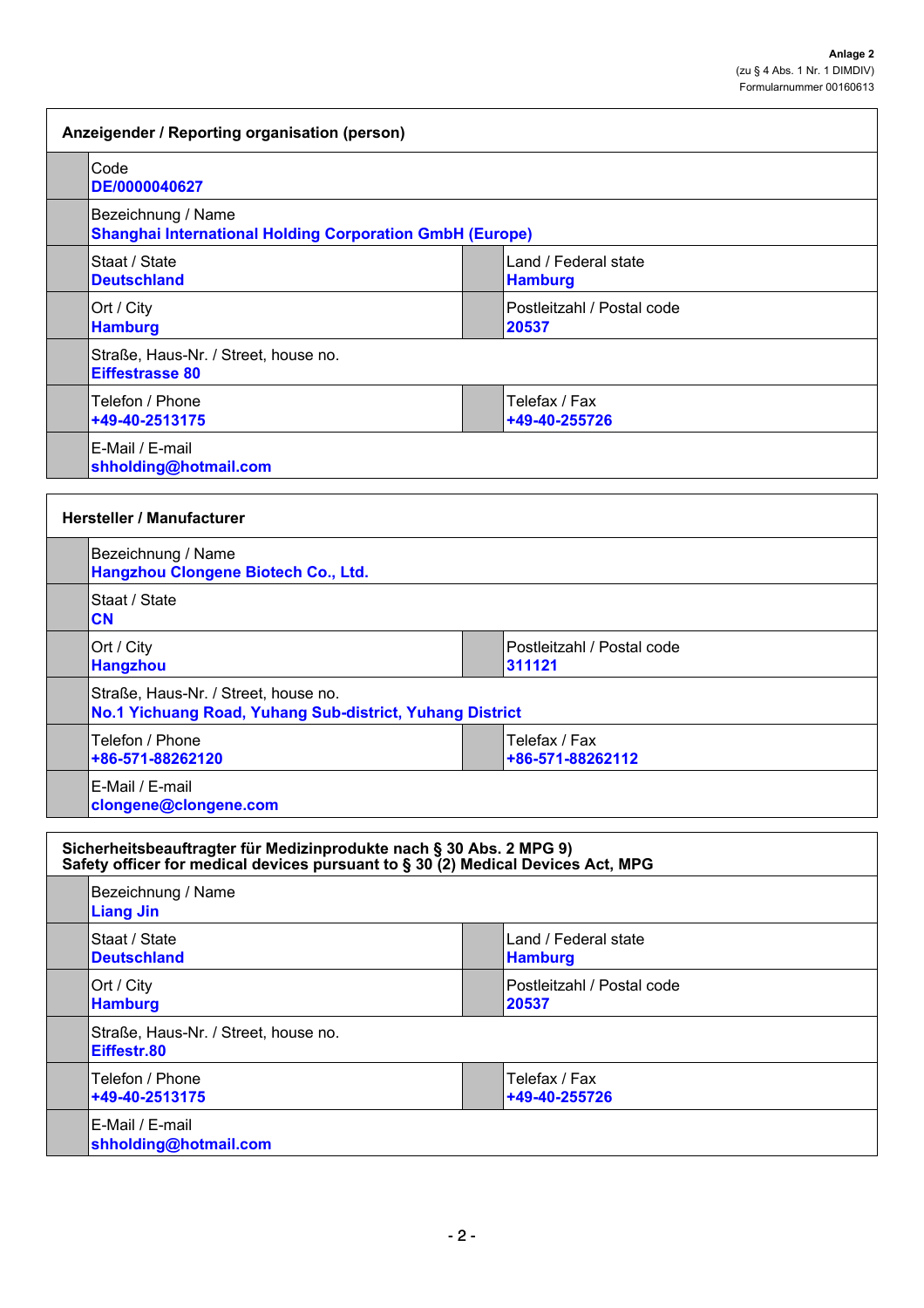| Vertreter / Deputy (optional) |                                                                                 |  |               |
|-------------------------------|---------------------------------------------------------------------------------|--|---------------|
|                               | Bezeichnung / Name                                                              |  |               |
|                               | Telefon / Phone                                                                 |  | Telefax / Fax |
|                               | E-Mail / E-mail                                                                 |  |               |
|                               | Erstanzeige / Initial notification<br>Änderungsanzeige / Notification of change |  |               |

| Klassifizierung / Classification                                                                                                                                                                                                                                                            |          |           |
|---------------------------------------------------------------------------------------------------------------------------------------------------------------------------------------------------------------------------------------------------------------------------------------------|----------|-----------|
| Produkt der Liste A, Anhang II / Device of List A, Annex II                                                                                                                                                                                                                                 |          |           |
| Produkt der Liste B, Anhang II / Device of List B, Annex II                                                                                                                                                                                                                                 |          |           |
| Produkt zur Eigenanwendung / Device for self-testing                                                                                                                                                                                                                                        |          |           |
| Sonstiges Produkt / Other device (all devices except Annex II and self-testing devices)                                                                                                                                                                                                     |          |           |
| App (Software auf mobilen Endgeräten)                                                                                                                                                                                                                                                       | ja / yes | nein / no |
| Anzeige nach § 25 Abs. 3 Nummer 3 MPG                                                                                                                                                                                                                                                       |          |           |
| Notification pursuant to § 25 (3) number 3 Medical Devices Act, MPG                                                                                                                                                                                                                         |          |           |
| "Neues In-vitro-Diagnostikum / New in vitro diagnostic medical device"                                                                                                                                                                                                                      |          |           |
| Handelsname des Produktes / Trade name of the device<br><b>Clongene</b>                                                                                                                                                                                                                     |          |           |
| Produktbezeichnung / Name of device<br><b>COVID-19 Antigen Rapid Test Cassette (Saliva)</b>                                                                                                                                                                                                 |          |           |
| Angabe der benutzten Nomenklatur / Nomenclature used                                                                                                                                                                                                                                        |          |           |
| EDMS-Klassifikation / EDMS Classification                                                                                                                                                                                                                                                   |          |           |
| <b>GMDN</b>                                                                                                                                                                                                                                                                                 |          |           |
| Nomenklaturcode / Nomenclature code<br>15-70-90-90-00                                                                                                                                                                                                                                       |          |           |
| Nomenklaturbezeichnung / Nomenclature term<br><b>OTHER OTHER VIROLOGY RAPID TESTS</b>                                                                                                                                                                                                       |          |           |
| Kurzbeschreibung / Short description<br>In Deutsch / In German                                                                                                                                                                                                                              |          |           |
| In Englisch / In English<br>The COVID-19Antigen Rapid Test Cassette (Saliva) is a lateral flow immunoassay intended for the<br>qualitative detection SARS-CoV-2 nucleocapsid antigens in saliva from individuals who are suspected<br>of<br>coVID-19 by their healthcare provider.<br>>hr/> |          |           |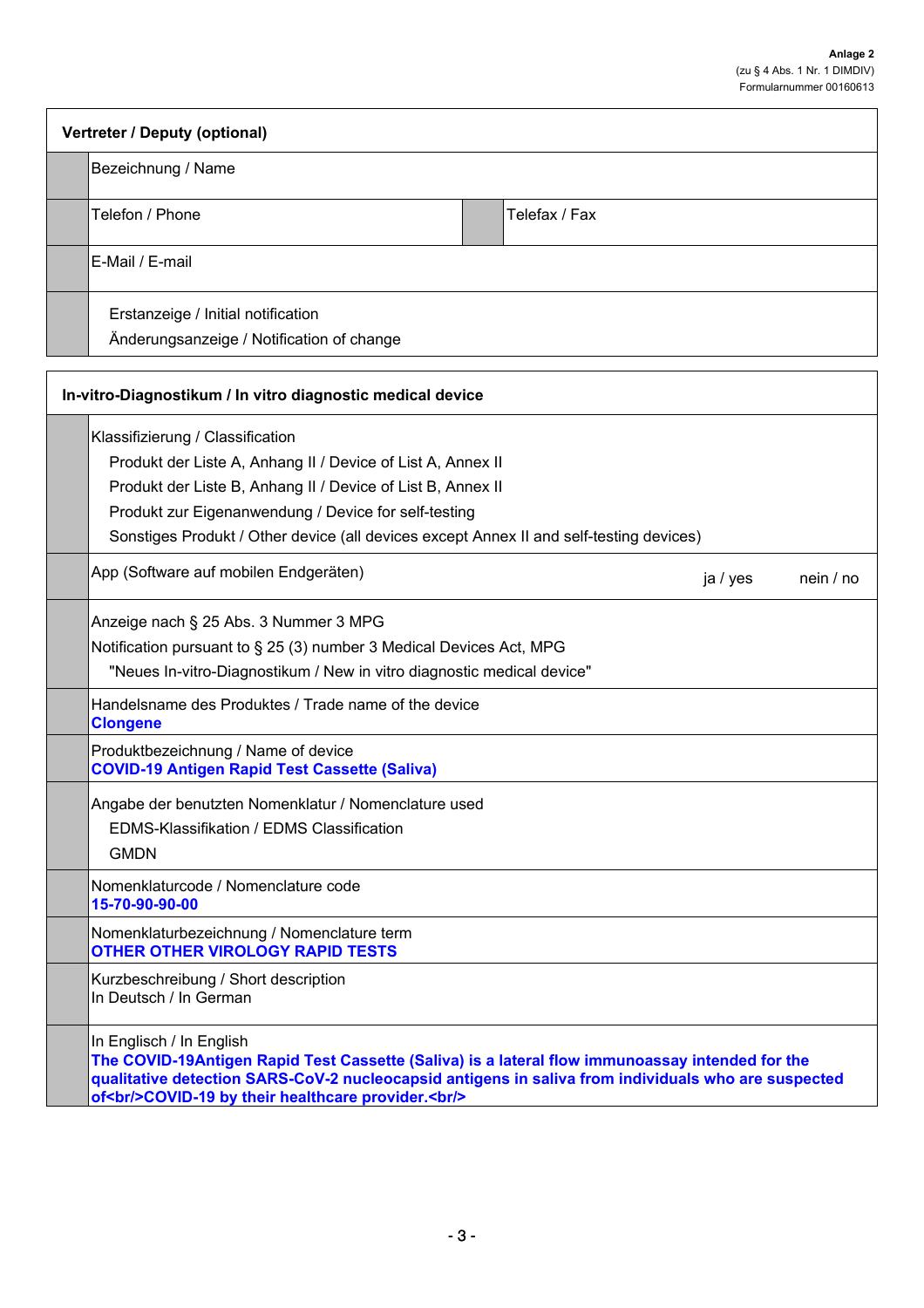| Zusätzliche Angaben im Falle der In-vitro-Diagnostika gemäß Anhang II und der In-vitro-Diagnostika zur<br>Eigenanwendung / Addtional information for Annex II and self-testing in vitro diagnostic medical devices |                                                                                                                                                                                               |  |  |
|--------------------------------------------------------------------------------------------------------------------------------------------------------------------------------------------------------------------|-----------------------------------------------------------------------------------------------------------------------------------------------------------------------------------------------|--|--|
|                                                                                                                                                                                                                    | Nummer(n) der Bescheinigung(en) / Certificate number(s)                                                                                                                                       |  |  |
|                                                                                                                                                                                                                    | In Übereinstimmung mit den Gemeinsamen Technischen Spezifikationen (für Produkte gem. Anhang II, Liste<br>A) In conformity with Common Technical Specifications (for Annex II List A devices) |  |  |
|                                                                                                                                                                                                                    | Ergebnisse der Leistungsbewertung<br>Outcome of performance evaluation                                                                                                                        |  |  |

Ich versichere, dass die Angaben nach bestem Wissen und Gewissen gemacht wurden. I affirm that the information given above is correct to the best of my knowledge.

| Ort  | <b>Hamburg</b> | Datum | 2021-01-15 |  |
|------|----------------|-------|------------|--|
| City |                | Date  |            |  |
|      |                | Name  | Liang Jin  |  |

Unterschrift Signature

| Bearbeitungsvermerke / Processing notes<br>Nur von der zuständigen Behörde auszufüllen / To be filled in only by the competent authority |                                                               |  |                                                 |
|------------------------------------------------------------------------------------------------------------------------------------------|---------------------------------------------------------------|--|-------------------------------------------------|
|                                                                                                                                          | Bearbeiter / Person responsible<br><b>Trau Bianca Tiemann</b> |  | <sup>1</sup> Telefon / Phone<br>1040-42837 2008 |